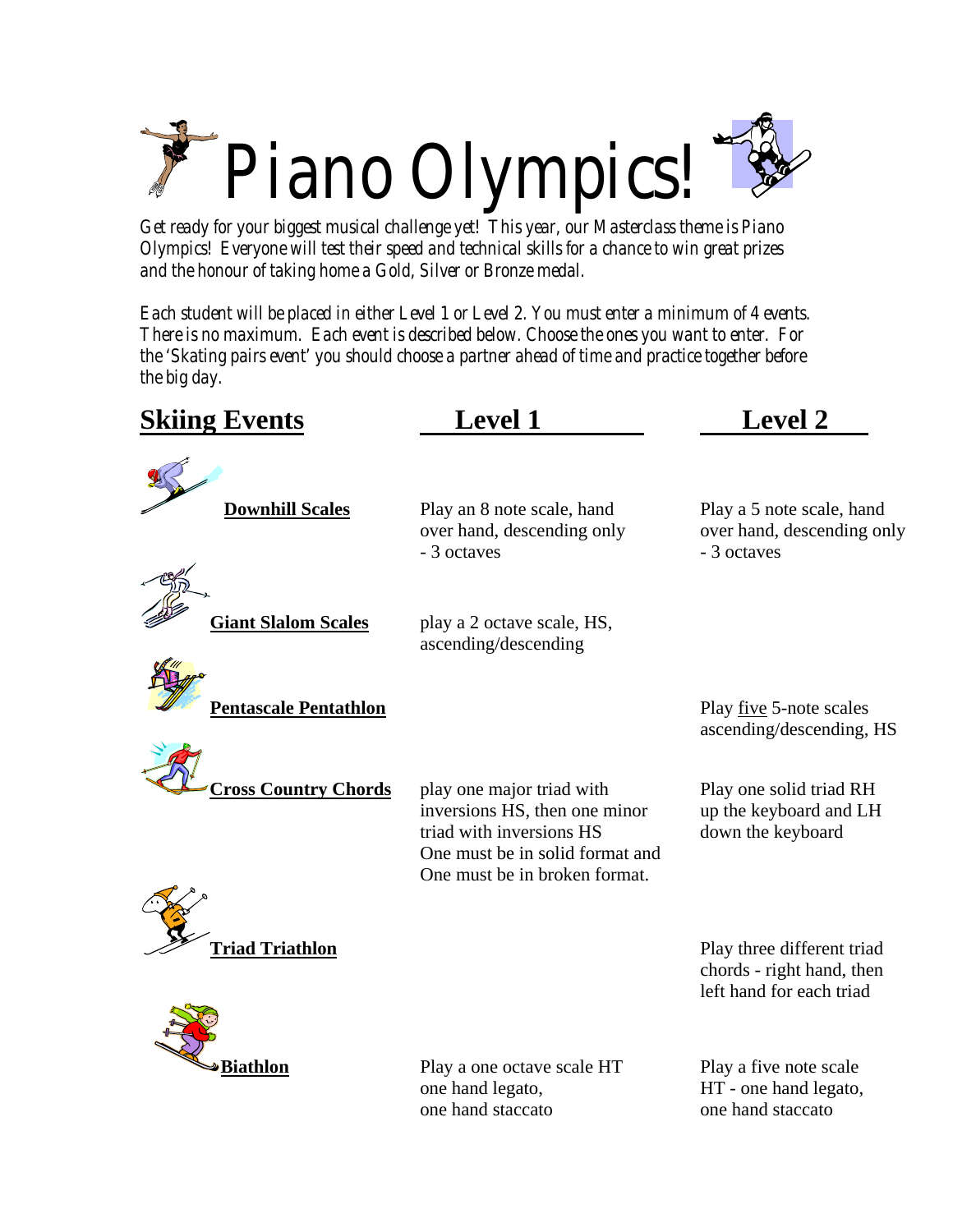



ascending/descending ascending/descending

**Marathon Play a 4 octave scale HS** Play twelve 5-note scales RH for 6, LH for 6

**Moguls** Play a one octave scale descending first, then ascending HS

## **Speed Skating Events**



**Relay Race** In teams of three, play In teams of three, play consecutive one octave scales consecutive 5 notes scales. ascending for each player then ascending for ea player then descending for each player. The descending for each player. last note of one scale and the first The last note of one scale and note of the next scale to be played the first note of the next scale at the **same** time. to be played at the **same** time.



as fast as possible HS as fast as possible HS

**Speed Sprint** Play a one octave scale as Play a five note scale 3 X's

## **Snowboarding Events**



**Half Pipe Arpeggios** Play a 2 octave arpeggio HS



**Snowboard Cross Hand Arpeggios** Play cross hand arpeggios

6 octaves, ascending and descending